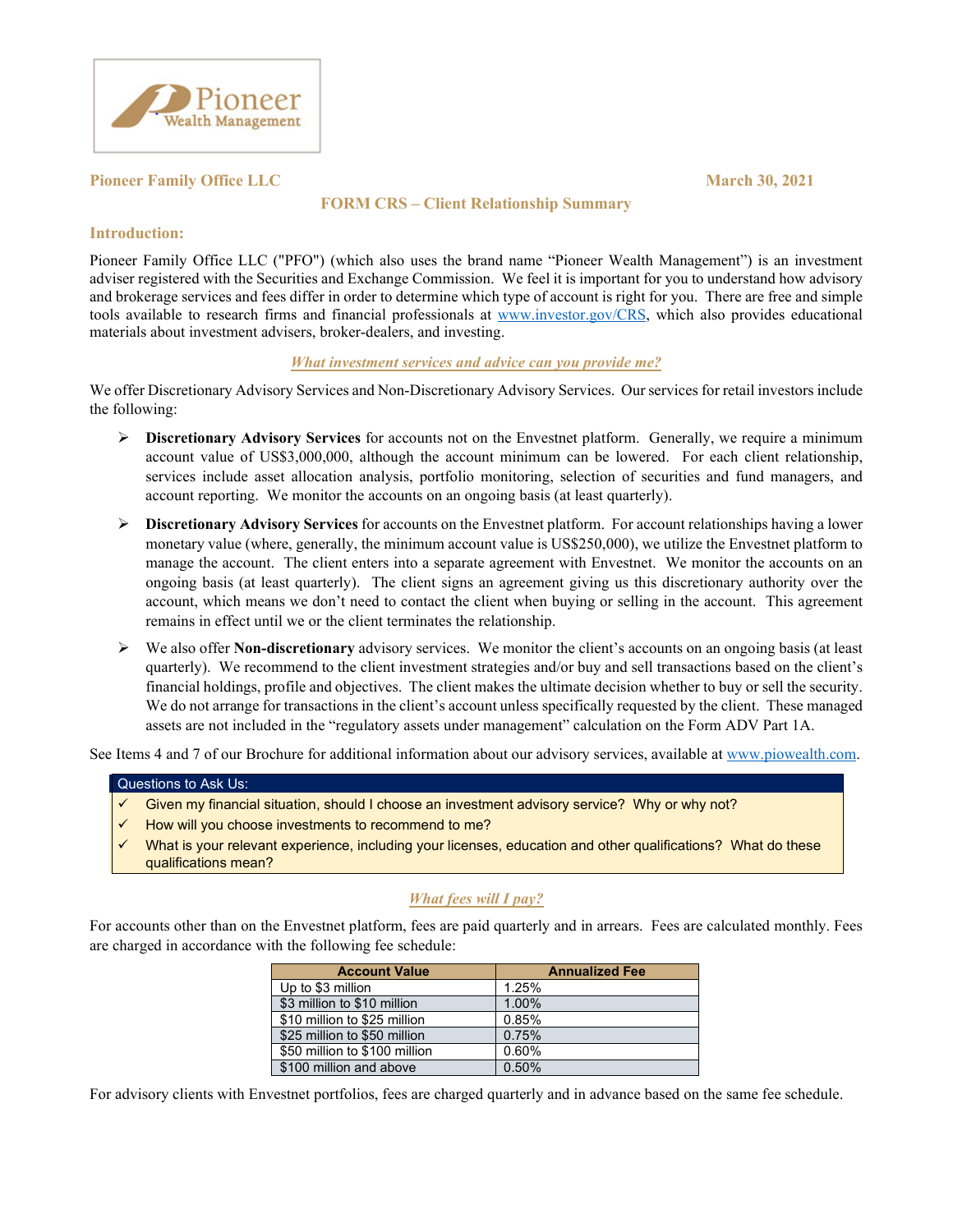We have an incentive to encourage you to increase the assets in your account. We also have an incentive to increase the value of your account over time which will increase our fees over time. Fees are automatically deducted from your account.

The broker-dealer (and/or custodian that holds your assets) can charge you a transaction fee when we buy or sell an investment for you. These transaction fees are in addition to our fee for investment advisory services. Our fees do not cover: (1) brokerage transaction costs; (2) product-level fees (sales loads or charges), administrative fees, account maintenance fees, and other fees charged by the custodian, distributor, or issuer of the securities bought or sold; (3) administrative fees charged by the broker-dealer or clearing firm; (4) odd-lot differentials; (5) transfer taxes; (6) postage and handling fees; or (7) advisory fees and expenses of mutual funds, closed-end investment companies, or exchange-traded funds ("ETFs") held in your account.

See Item 5 of our Brochure at www.piowealth.com, which provides more detailed information about fees and costs. You will pay fees and costs whether you make or lose money on your investments. Fees and costs will reduce any amount of money you make on your investments over time. Please make sure you understand what fees and costs you are paying.

## Question to Ask Us:

 $\checkmark$  Help me understand how these fees and cost might affect my investments. If I give \$10,000 to invest, how much will go to fees and costs, and how much will be invested for me?

*What are your legal obligations to me when acting as my investment adviser?* 

*How else does your firm make money and what conflicts of interest do you have?*

*When we act as your investment adviser*, we have to act in your best interest and not put our interest ahead of yours. At the same time, the way we make money creates some conflicts with your interests. You should understand and ask us about these conflicts because they can affect the investment advice we provide you. Here are some examples to help you understand what this means:

- For the discretionary accounts, there may be periods of time with low or no transaction activity. In these low turnover situations, you would likely have paid lower fees overall if you had purchased the same securities in a brokerage-only account with a traditional pay-per-trade commission structure.
- For discretionary advisory services that do not meet the \$3,000,000 minimum (which may be negotiated), we typically only utilize the Envestnet platform. Securities and portfolios that are similar to those on the Envestnet platform may be available from other sources and at a lower cost.

See our Brochure at www.piowealth.com for more information about conflicts of interest.

# Question to Ask Us: How might your conflicts of interest affect me, and how will you address them?

*How do your financial professionals make money?*

We pay each of our financial professionals a percentage of the advisory fees we collect from the accounts they manage.

*Do you or your financial professionals have any legal or disciplinary history?*

No, we do not have reportable legal or disciplinary history. Visit *Investor.gov/CRS* for a free and simple search tool to research our firm and our financial professionals.

#### Question to Ask Us:

 $\checkmark$  As a financial professional, do you have any disciplinary history? For what type of conduct?

## *Additional Information*

**You may request additional information** about our advisory services, request up-to-date information, and request a copy of our most recent relationship summary by **contacting us** at miami@piowealth.com or calling us at 305-935-5502.

#### Questions to Ask Us:

- Who is my primary contact person?
- Is he or she a representative of an investment adviser or broker-dealer?
- Who can I talk to if I have concerns about how this person is treating me?